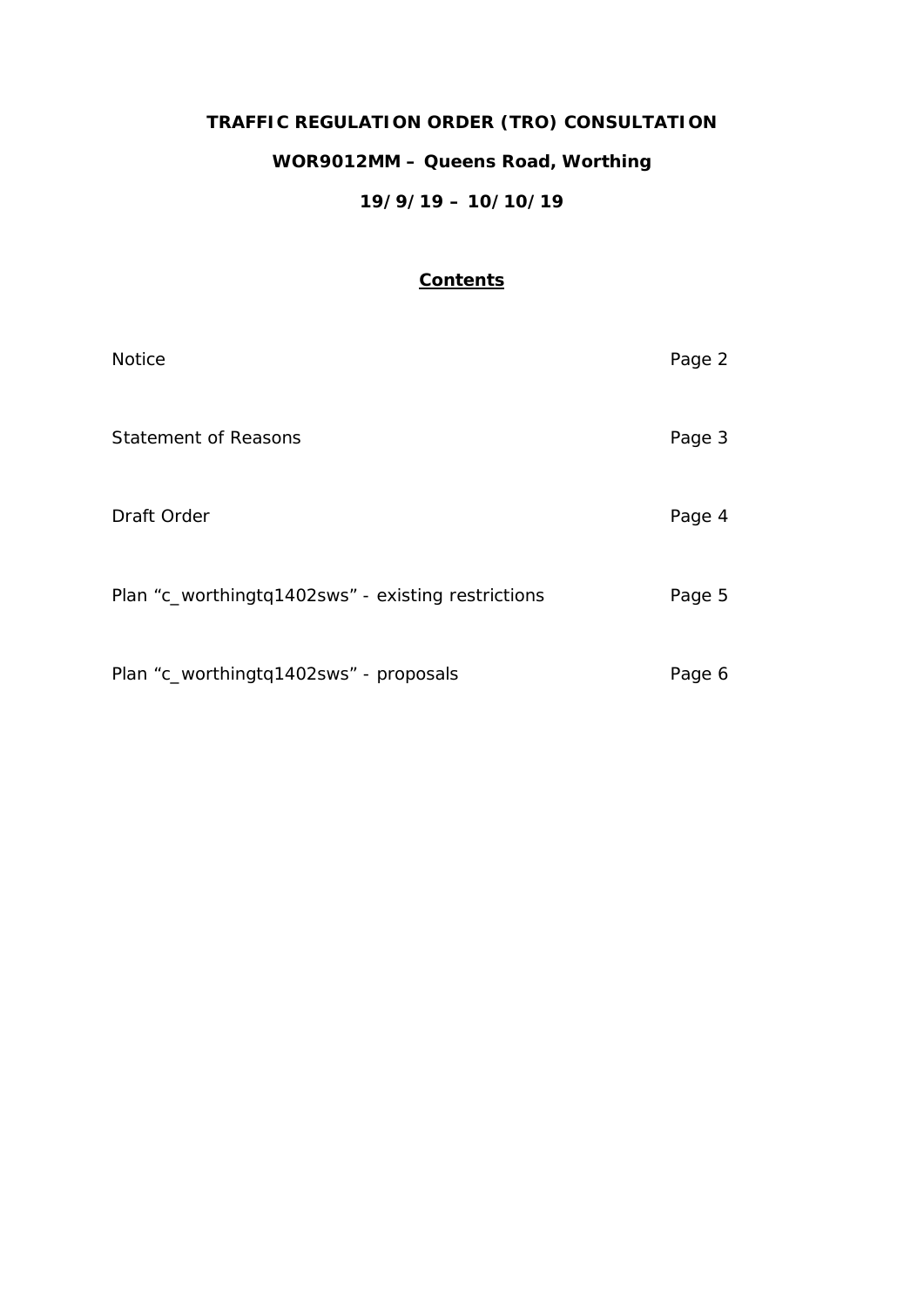## **West Sussex County Council (Worthing) (Parking Places & Traffic Regulation) (Consolidation) Order 2007)**

## **(Queens Road Amendment) Order 2019**

NOTICE is hereby given that West Sussex County Council proposes to make a permanent Traffic Regulation Order under the provisions of the Road Traffic Regulation Act 1984, the effect of which will be to reduce the length of a parking bay on the western side of Queens Road in Worthing, immediately north of its junction with Manor Parade. The bay will be reduced by a length of 10 metres at its northern end, and this length will be replaced by double yellow lines to provide access to a new property development.

Full details of the proposals in this notice can be viewed on our website at www.westsussex.gov.uk. The website includes a response form for any comments or objections.

The documents may also be inspected at County Hall Chichester, during normal office hours, and at Worthing Library, Richmond Road, Worthing during normal library opening hours.

Any comments or objections about the proposal must be received before 10 October 2019. These may be submitted via the response form on the website mentioned above, by e-mail to [tro.team@westsussex.gov.uk](mailto:tro.team@westsussex.gov.uk) or in writing to TRO Team, West Sussex County Council, The Grange, Tower Street Chichester, PO19 1RH. For legal reasons, only correspondence including a full name and address will be considered. Please quote reference WOR9012-MM in all correspondence.

Dated this 19th day of September 2019. Director of Law & Assurance, County Hall, Chichester.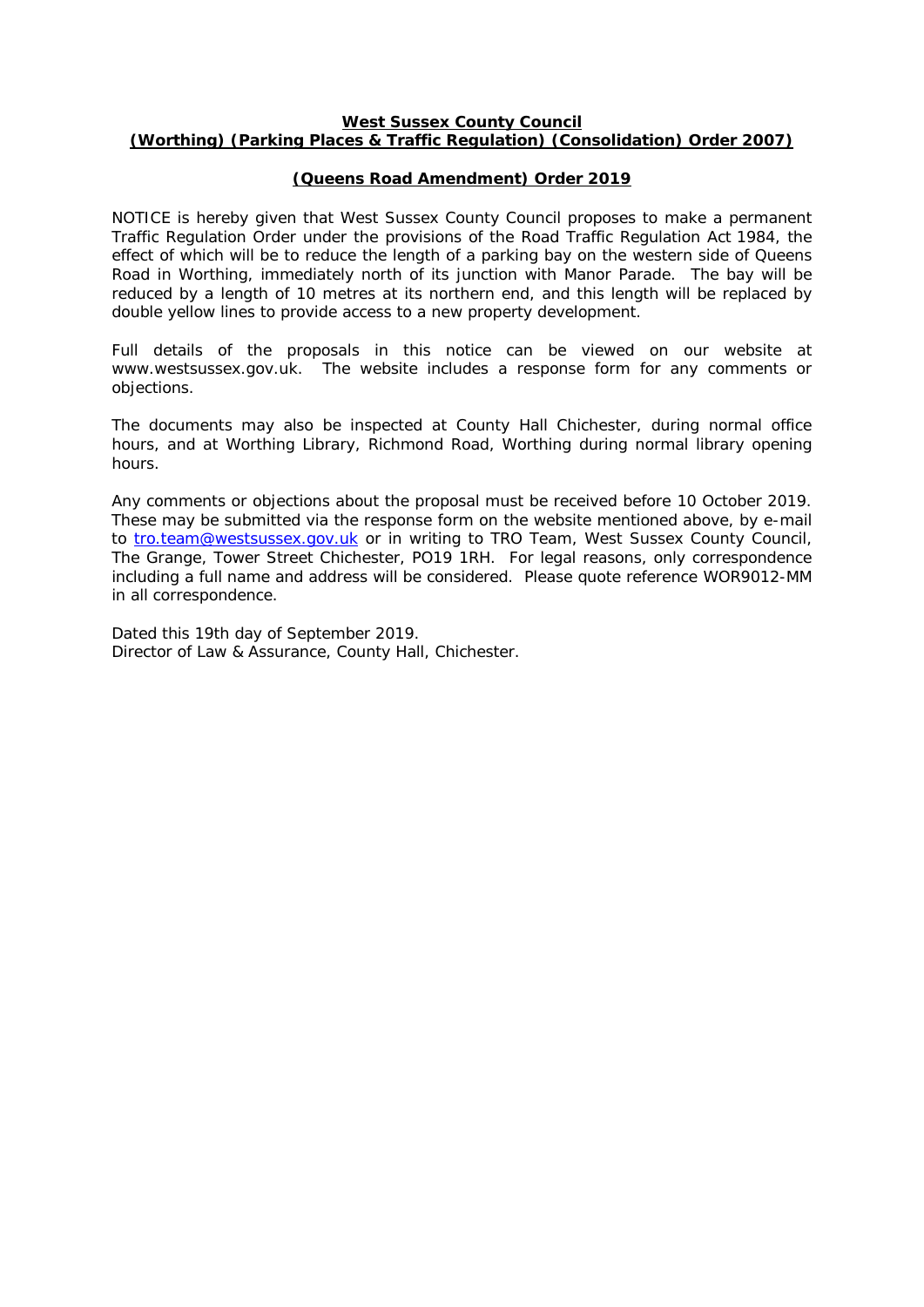#### **West Sussex County Council (Worthing) (Parking Places & Traffic Regulation) (Consolidation) Order 2007)**

## **(Queens Road Amendment) Order 2019**

#### **STATEMENT OF REASONS FOR PROPOSING TO MAKE THE ORDER**

West Sussex County Council proposes to make a permanent Traffic Regulation Order that will reduce the length of a parking bay on the western side of Queens Road in Worthing, immediately north of its junction with Manor Parade. The bay will be reduced by a length of 10 metres at its northern end, and this length will be replaced by double yellow lines.

A new residential property development is being constructed on the site of the former Kingsway Hotel, on the corner of Marine Parade and Queens Road. The new development will have an off-street parking area accessed from Queens Road. The parking bay being altered by the proposed order runs across the access to this off street parking area, so it is proposed to reduce the length of the bay and replace it with double yellow lines to ensure access is maintained.

The new Order is therefore proposed to facilitate the passage of traffic.

The attached drawings, numbered TQ1402SWS shows the length of road affected by the proposed Order.

Director of Law & Assurance 6 June 2019

WOR9012-MM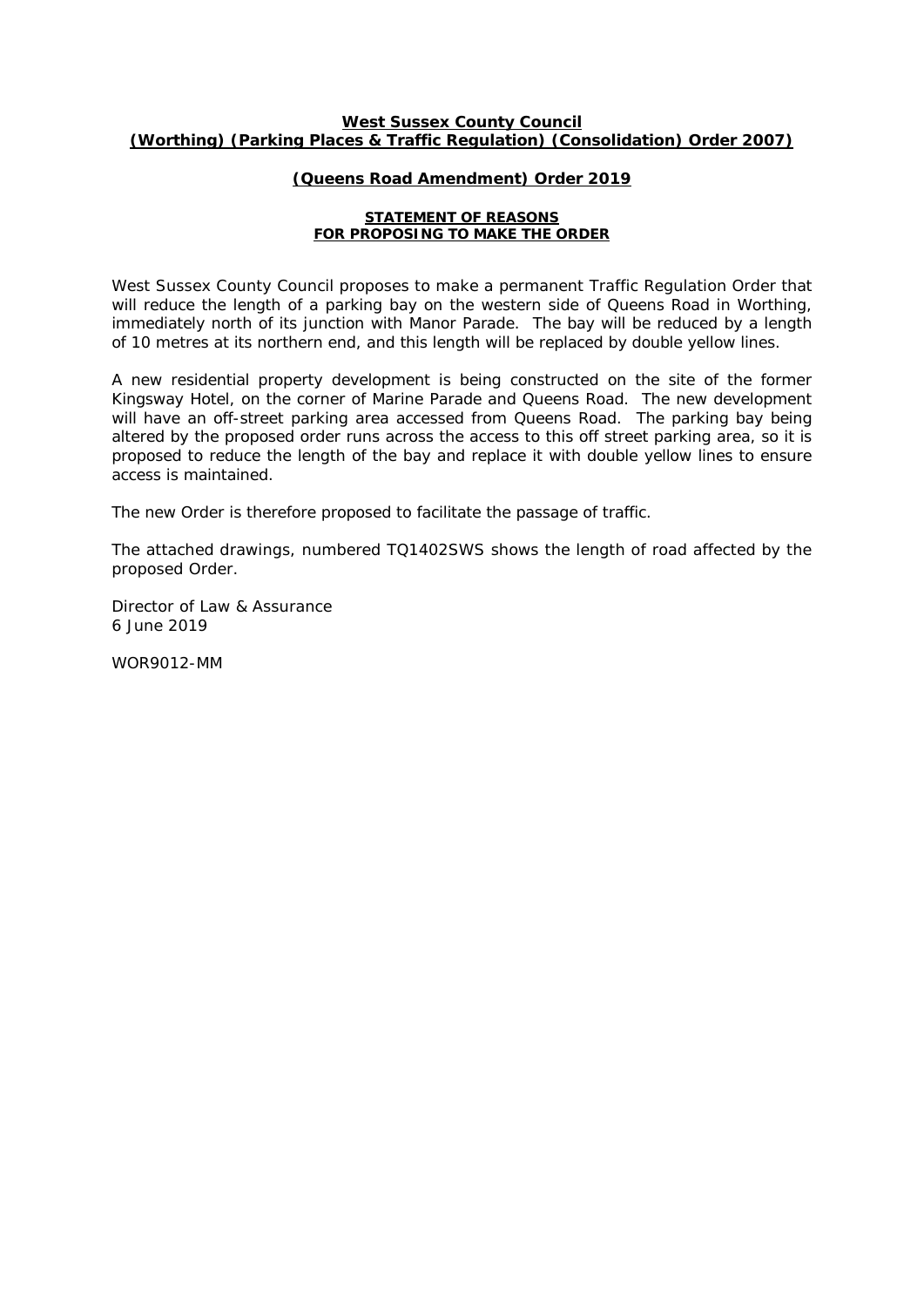## **WEST SUSSEX COUNTY COUNCIL ((WORTHING) (PARKING PLACES & TRAFFIC REGULATION) (CONSOLIDATION) ORDER 2007)**

## **(QUEENS ROAD: AMENDMENT) ORDER 2019**

West Sussex County Council in exercise of their powers under Sections 1 (1) 2 (1) and (2), 4 (2), 45, 46, 49 and 53 and Part IV of Schedule 9 of the Road Traffic Regulation Act 1984 ("the Act") as amended and of all other enabling powers and after consultation with the Chief Officer of Police in accordance with Part III of Schedule 9 to the Act hereby make the following Order: -

- 1. This Order shall come into operation on the \*\*\*\*\* day of \*\*\*\*\*\* 2019 and may be cited as "West Sussex County Council ((Worthing) (Parking Places & Traffic Regulation) (Consolidation) Order 2007) (Queens Road Amendment) Order 2019".
- 2. The "West Sussex County Council (Worthing) (Parking Places & Traffic Regulation) (Consolidation) Order 2007" is hereby amended by the replacement of the plan specified in the First Schedule to this Order, with the plan specified in the Second Schedule, attached hereto.

## **FIRST SCHEDULE Plan to be Replaced**

TQ1402SWS (Issue Number 7)

## **SECOND SCHEDULE Replacement Plan**

TQ1402SWS (Issue Number 8)

| THE Common Seal of THE<br>WEST SUSSEX COUNTY COUNCIL<br>was hereto affixed the |      |  |
|--------------------------------------------------------------------------------|------|--|
| day of                                                                         | 2019 |  |
|                                                                                |      |  |
| <b>Authorised Signatory</b>                                                    |      |  |

WOR9012-MM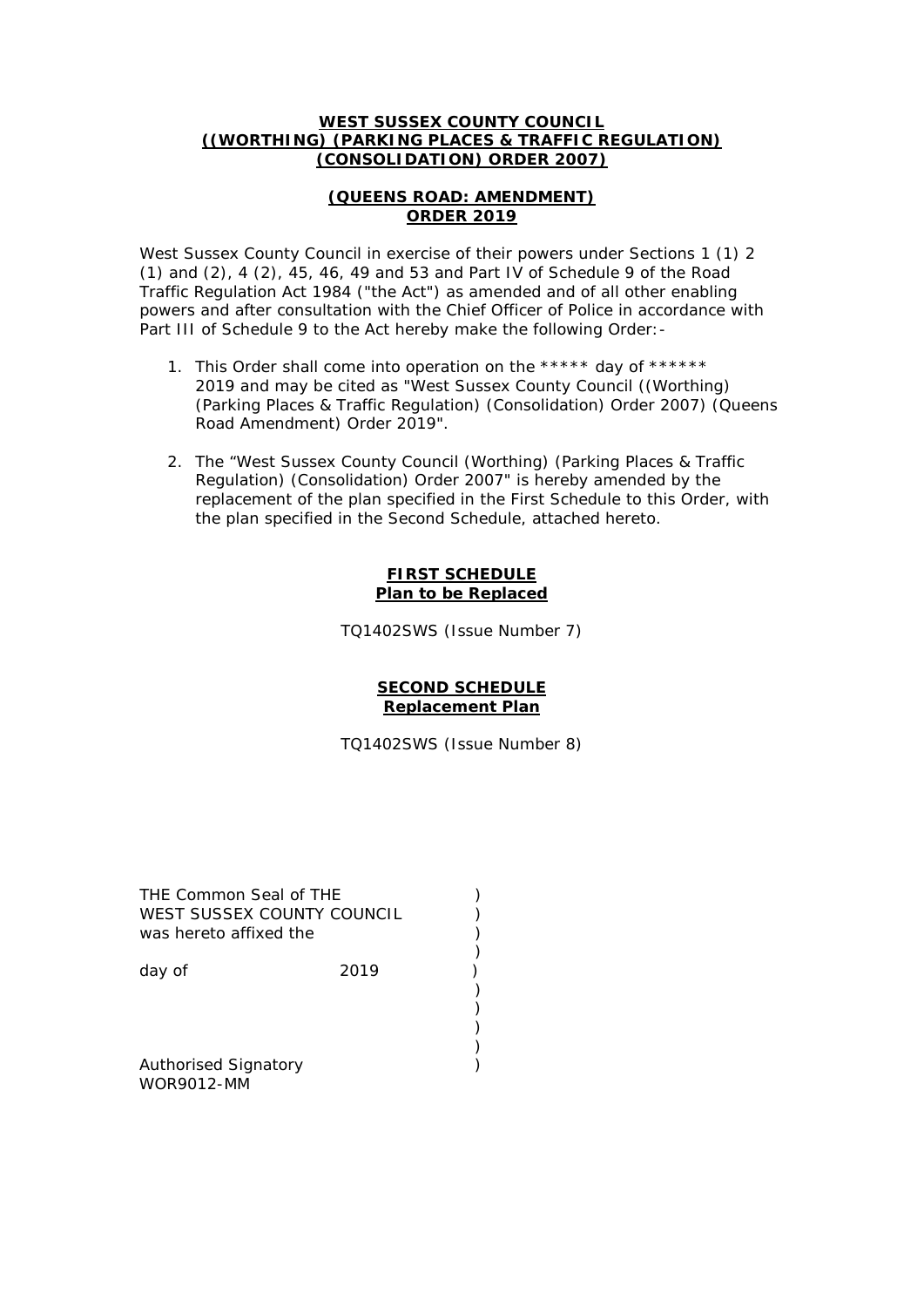| No waiting<br>9.00am-6.00pm<br>a dia 1979.<br>Ngjarjeriya<br>Mon-Sat except<br><b>Jason Count</b><br>bank holidays<br>Permit holders only<br>9.00am-6.00pm Mon-Sat<br>except bank holidays<br>チャナナキ<br>HEENE TERRACE<br>Pay and Display up to 4hrs and<br>Residents' and Visitors'<br>permit holders only<br>9.00am-6.00pm Mon-Sat<br>except bank holidays<br>butral)<br>Beacon | BRUNSWICK ROAD<br><b>PROBUTER PROPERTY</b><br>Pay and Display up to 2hrs and<br>Residents' and Visitors'<br>permit holders only<br>9.00am-6.00pm Mon-Sat<br>except bank holidays<br>MARINE PARADE | OUEEN'S<br>No waiting<br>$1_{110}$<br>Kingswa<br>$2B -$<br>at any time<br>115/<br><b>THORN RD.</b><br>$\mathcal{E}$<br>119<br>No waiting<br>-21<br>9.00am-6.00pm<br>Mon-Sat except<br>Esplanade<br>bank holidays<br>No waiting<br>9.00am-6.00pm<br>Mon-Sat except<br>bank holidays<br>Residents' and Visitors'<br>Shelte<br>permit holders only<br>9.00am-6.00pm Mon-Sat<br>except bank holidays | Pay and Display<br>$\mu$ p to 4hrs<br>9.00am-6.00pm<br>Mon-Sat except<br>bank holidays |
|---------------------------------------------------------------------------------------------------------------------------------------------------------------------------------------------------------------------------------------------------------------------------------------------------------------------------------------------------------------------------------|---------------------------------------------------------------------------------------------------------------------------------------------------------------------------------------------------|--------------------------------------------------------------------------------------------------------------------------------------------------------------------------------------------------------------------------------------------------------------------------------------------------------------------------------------------------------------------------------------------------|----------------------------------------------------------------------------------------|
|                                                                                                                                                                                                                                                                                                                                                                                 |                                                                                                                                                                                                   |                                                                                                                                                                                                                                                                                                                                                                                                  |                                                                                        |
| west                                                                                                                                                                                                                                                                                                                                                                            | <b>West Sussex County Council</b><br>Highways & Transport<br>The Grange                                                                                                                           | WORTHING BOROUGH: CENTRAL AND HEENE WARDS                                                                                                                                                                                                                                                                                                                                                        | TILE R                                                                                 |
| <b>SUSSEX</b><br>county                                                                                                                                                                                                                                                                                                                                                         | <b>Tower Street</b><br>Chichester<br><b>West Sussex</b>                                                                                                                                           | <b>WAITING RESTRICTIONS</b>                                                                                                                                                                                                                                                                                                                                                                      | TQ140                                                                                  |
| :ouncil                                                                                                                                                                                                                                                                                                                                                                         | <b>PO19 1RH</b>                                                                                                                                                                                   | Reproduced from or based upon 2017 Ordnance Survey mapping with permission of the Controller of HMSO (c) Crown Copyright reserved.                                                                                                                                                                                                                                                               | SHEET ISS I<br><b>SHEET ACTI</b>                                                       |
|                                                                                                                                                                                                                                                                                                                                                                                 |                                                                                                                                                                                                   | Unauthorised reproduction infringes Crown copyright and may lead to prosecution or civil proceedings West Sussex County Council Licence No. 100018485                                                                                                                                                                                                                                            |                                                                                        |